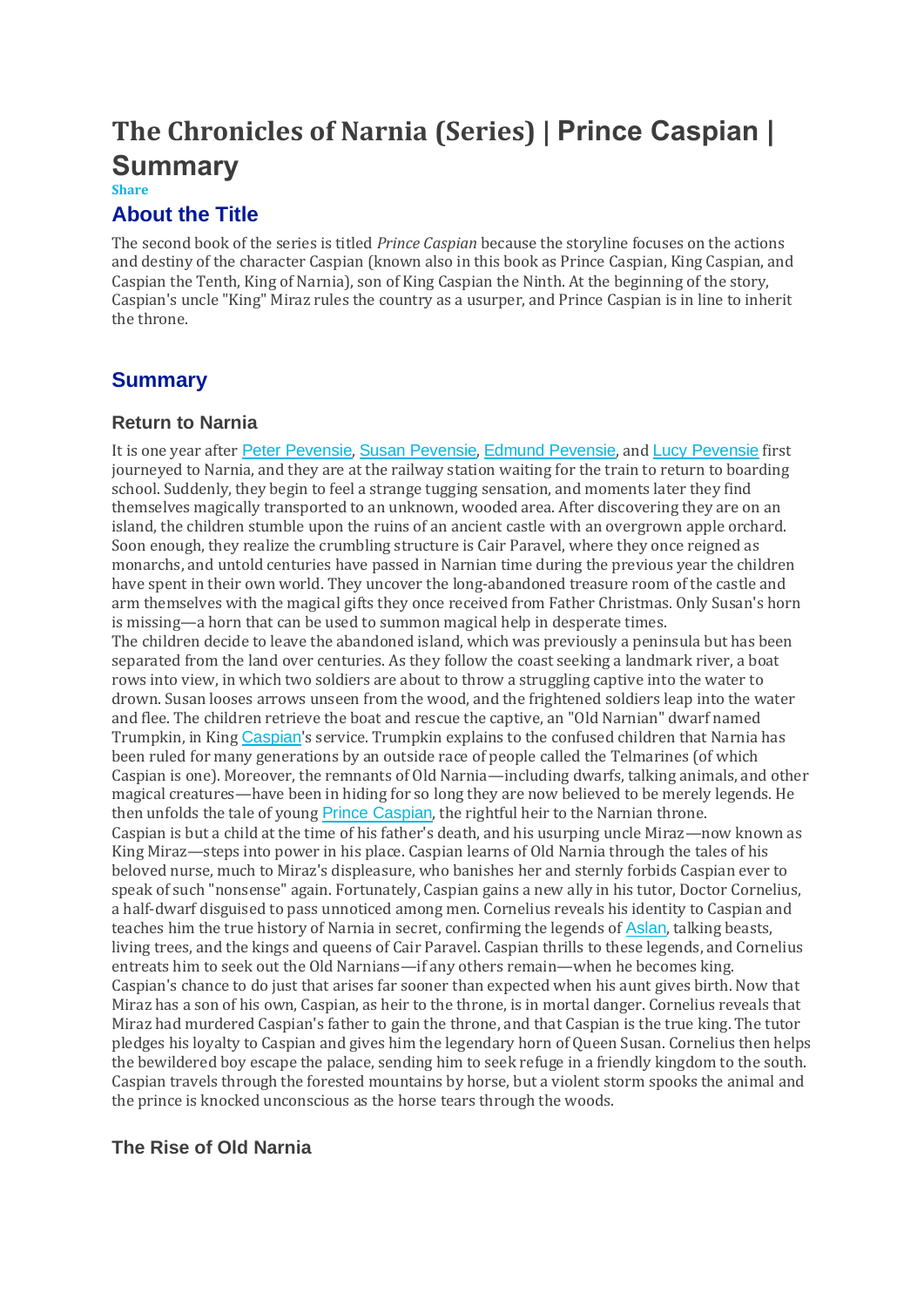Caspian awakens in a warm cave, where three unknown voices discuss whether they ought to kill him. It is Trufflehunter, a talking badger, and two dwarfs, Nikabrik and Trumpkin—Old Narnians. Nikabrik is set on killing Caspian, especially when he discovers the prince's identity: "Not only a Telmarine but close kin and heir to our greatest enemy," Miraz. Trufflehunter, though, declares his allegiance to Caspian as the rightful king, reminding the others that Narnia has best prospered under the rein of humans.

In the end Caspian is allowed to live, and the Old Narnians begin to introduce him to others who've been living secret lives in the forest. Pattertwig the squirrel carries the message through the forest for everyone to gather for a feast. Meanwhile, Nikabrik offers to introduce him to a few hags and ogres, but Caspian and the others want nothing to do with such "horrible creatures out of the old stories." Nikabrik, however, declares that he'd befriend anyone who could help rid the land of the hated Telmarines—"Anyone or anything, Aslan *or* the White Witch." Caspian then meets Glenstorm the Centaur, who makes it clear that what is really needed is a council of war. Reepicheep, a pintsized but valiant talking mouse, also pledges his loyalty to Caspian, who "tried hard (and successfully) not to laugh." Through all the talk of Old Narnia, Trufflehunter remains steadfast in his belief in Aslan, tree spirits (dryads), and water spirits (naiads), while Trumpkin and Nikabrik remain skeptical that such creatures ever existed.

Old Narnians arrive for the feast, and the council of war is set to convene when a stranger is captured nearby. It is Doctor Cornelius, who has come to warn Caspian that Miraz's army is on the move, hunting for the prince. With no time to lose, the entire party departs for Aslan's How, an earth mound, which was built over the ancient [Stone](https://www.coursehero.com/lit/The-Chronicles-of-Narnia-Series/symbols/#Stone_Table) Table, with tunnels and chambers inside. King Miraz's army catches up to them in no time, and skirmishes ensue. The Old Narnians are outmatched, and the situation becomes desperate. Caspian blows the horn of Queen Susan in the hope that either Aslan or the legendary kings and queens of Cair Paravel might arrive to aid them. Doctor Cornelius believes such people would most likely appear at ancient locations, so Pattertwig is sent to Lantern Waste, where the Pevensies first entered Narnia, to intercept whoever might magically appear. Trumpkin is sent to the ruins of Cair Paravel on the same mission, and it is he who encounters Peter, Susan, Edmund, and Lucy when they save his life. Upon hearing his story, the children realize Caspian must have blown Susan's horn as they were at the railway station, and it was that call that pulled them back into Narnia.

Trumpkin, at the castle Cair Paravel, having just finished telling Prince Caspian's story so far, is crestfallen because in his mind "no help has come," since, "no offense," the four Pevensies are only children. The siblings prove their mettle to him through a series of challenges in which Edmund bests him at swords, Susan tops him in archery, and Lucy heals his battle wounds with her magical cordial. They also outfit him (and themselves) from the treasure chamber with the finest armor Trumpkin has ever seen. The dwarf is humbled, now convinced the four are indeed the help that has been sent. The party decides to save precious time in returning to Aslan's How by taking the captured boat up Glasswater Creek instead of returning overland the way Trumpkin had come. They begin the journey and set up camp for the night in the dark, thick forest along the river's bank. While the others sleep, Lucy slips away into the lovely forest, feeling nostalgic for the old days of dancing tree spirits. She calls out to them, "Oh Trees, wake, wake, wake ... come out, come to me," and the trees seem to stir, but the moment passes, and Lucy returns to camp.

The next morning they set off through the forest, where a bear attacks Lucy. Trumpkin kills it with an arrow. They pocket meat from the bear for a later meal, and continue onward. At last they arrive at the Rush, a river they had hoped to cross, only to find it has become an impassable gorge in the centuries since the children were last there. Just as they decide to head downstream, Lucy spots Aslan in the forest above them, "just the opposite of the way you want to go," she says. She urges the group to follow Aslan, but none of the others can see the lion, so they overrule her and head downstream anyway. Edmund is the only one who believes Lucy, but he, too, is outvoted. "Crying bitterly," a reluctant Lucy follows the group. Their journey is arduous and takes far longer than hoped, and just as their destination is in sight, they are ambushed and driven back by arrow-fire from King Miraz's sentries. Trumpkin and the children are forced to double back, retracing ground all the way back to the gorge where they started.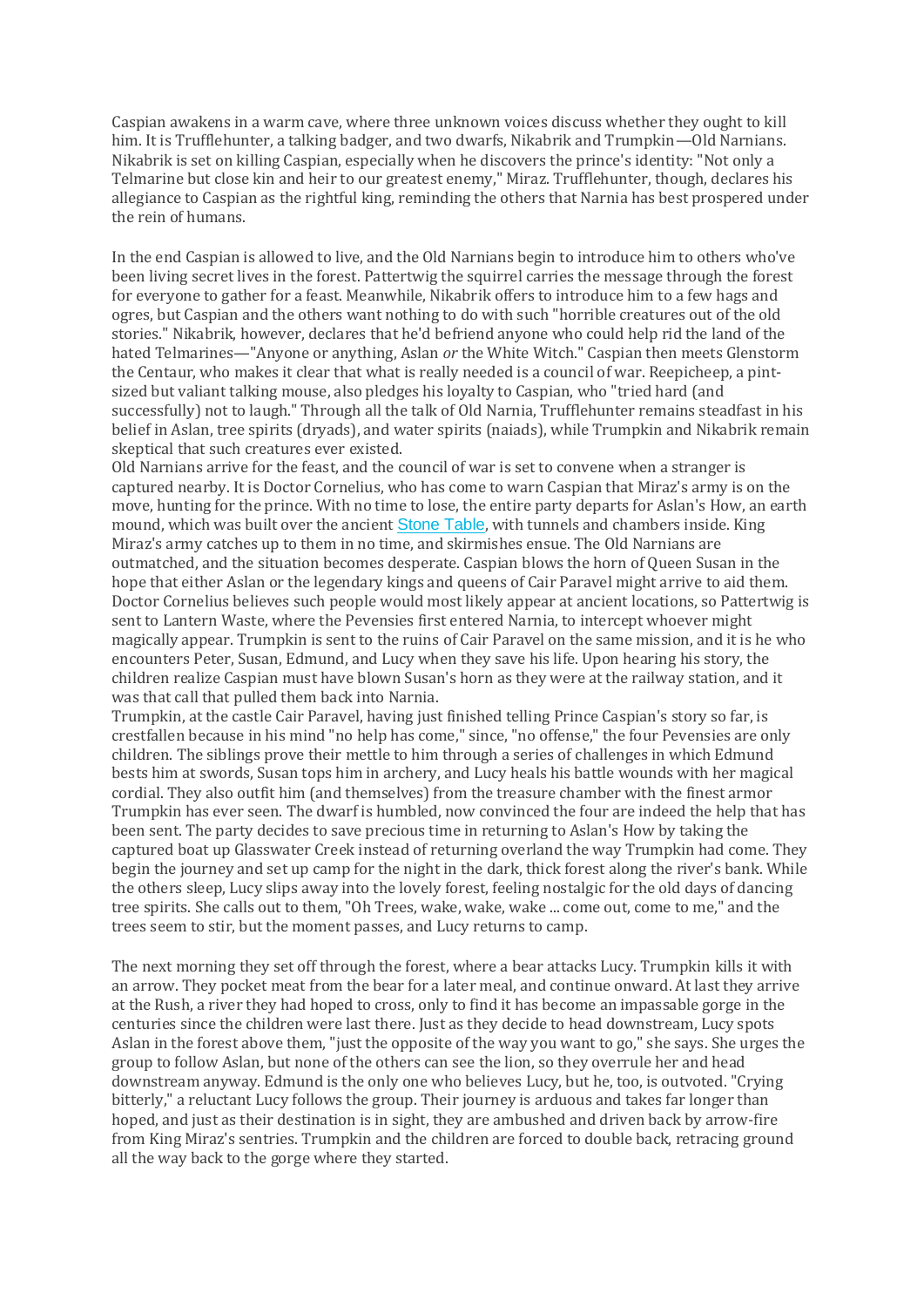## **Aslan's Return**

As they camp that night, Lucy is awakened by a voice that calls to her, and once again she slips out of camp and into the forest, where the tree spirits are truly dancing now and Aslan awaits. They greet each other joyously, but the lion then reproaches Lucy for her failure at turning the party's course the previous day. Lucy realizes she could and should have followed him alone, even if the others refused to. Aslan then urges her to wake the others and follow him now, even though they would not be able to see him for themselves. Determined, Lucy does so, refusing to give up until the others grudgingly agree to go.

Lucy's faith is rewarded when an unexpected path opens up before them, descending into the gorge toward their destination. One by one, the others are able to see Aslan leading them as they proceed along the route: first Edmund, who believed Lucy from the start, then Peter, who was less stubborn, and last Susan, who was most obstinate in her disbelief. Trumpkin, who hasn't believed in Aslan all along, gets his own wake-up call when Aslan roars, "Come here, Son of Earth, come HERE!" and playfully tosses him into the air like a child. Aslan then sends Trumpkin, Peter, and Edmund into the mound of Aslan's How to "deal with what [they] will find there," while the girls remain behind to witness events unfolding. Aslan roars, and the sound calls forth the river-god, nymphs, mountain giants far away, and a massive wave of trees, which dance around Aslan in joy. Among them are the youthful Bacchus and aged Silenus, mythical figures who spread wine and merriment wherever they go. Magical vines shoot up everywhere, laden with luscious grapes, and the crowd feasts and frolics with pleasure. After that, Aslan and the girls proceed to Beruna, where Bacchus's vines pull down the bridge to free the river-god, and Aslan sweeps through town and countryside to recruit new followers and frighten away the other inhabitants. At one home, they encounter an aged but faithful woman on her deathbed, Caspian's old nurse, and Aslan restores her to health.

At Aslan's How the boys and Trumpkin enter stealthily and approach the central chamber, where they hear voices arguing inside. They pause to eavesdrop on Caspian, Doctor Cornelius, Trufflehunter, and Nikabrik, who have almost given up hope of any help arriving from the call of Susan's horn. Only Trufflehunter remains steadfast in his belief. Nikabrik, who has brought two ominous strangers to the council, proposes to summon the evil White Witch of legend, claiming her power would defeat the Telmarines. When the others won't go along with his plan of "Black sorcery," Nikabrik declares he'll summon the witch himself. The two strangers are revealed as a hag and a wer-wolf, and fighting erupts. Trumpkin and the boys join the fray, and the treasonous dwarf and his loathsome companions are slain.

Peter, as High King of old, assumes command. Caspian's army is far overmatched by Miraz's, and a battle could mean the end of them all. Peter, hoping to delay such a battle to give Aslan time to act, decides to challenge Miraz to single combat. Peter sends Edmund to Miraz's camp to deliver the challenge, though it is a long shot that Miraz will accept—he has a far stronger army, and a battle would surely go his way. Peter is unexpectedly aided by two of Miraz's own advisors, Lord Glozelle and Lord Sopespian. Wanting Miraz out of the way so that they can take power for themselves, the pair goad him into accepting the challenge by implying he is too old to win against the youthful King Peter.

Peter and Miraz meet on the field of combat while their armies look on. It is an even matchup, and the two fight to the point of exhaustion. When Miraz trips and falls, Peter steps back to allow him to rise, but traitorous Lords Glozelle and Sopespian rally their army with the false cry that Peter has stabbed Miraz in the back. As the Telmarine soldiers rush forward, Glozelle himself stabs Miraz. Full battle ensues, and the tide turns when the awakened trees sweep toward the Telmarines, who flee toward the nearby town of Beruna in terror. There is no bridge for them to cross the Great River to Beruna, however, and they are forced to surrender.

With the battle won, Aslan crowns Caspian as king. Lucy uses her magical cordial to save seriously wounded Reepicheep's life, and Aslan restores his severed tail to him, as well. A great bonfire is struck, and the victors revel and dance amidst the flowing wine and abundant feast of Bacchus. The